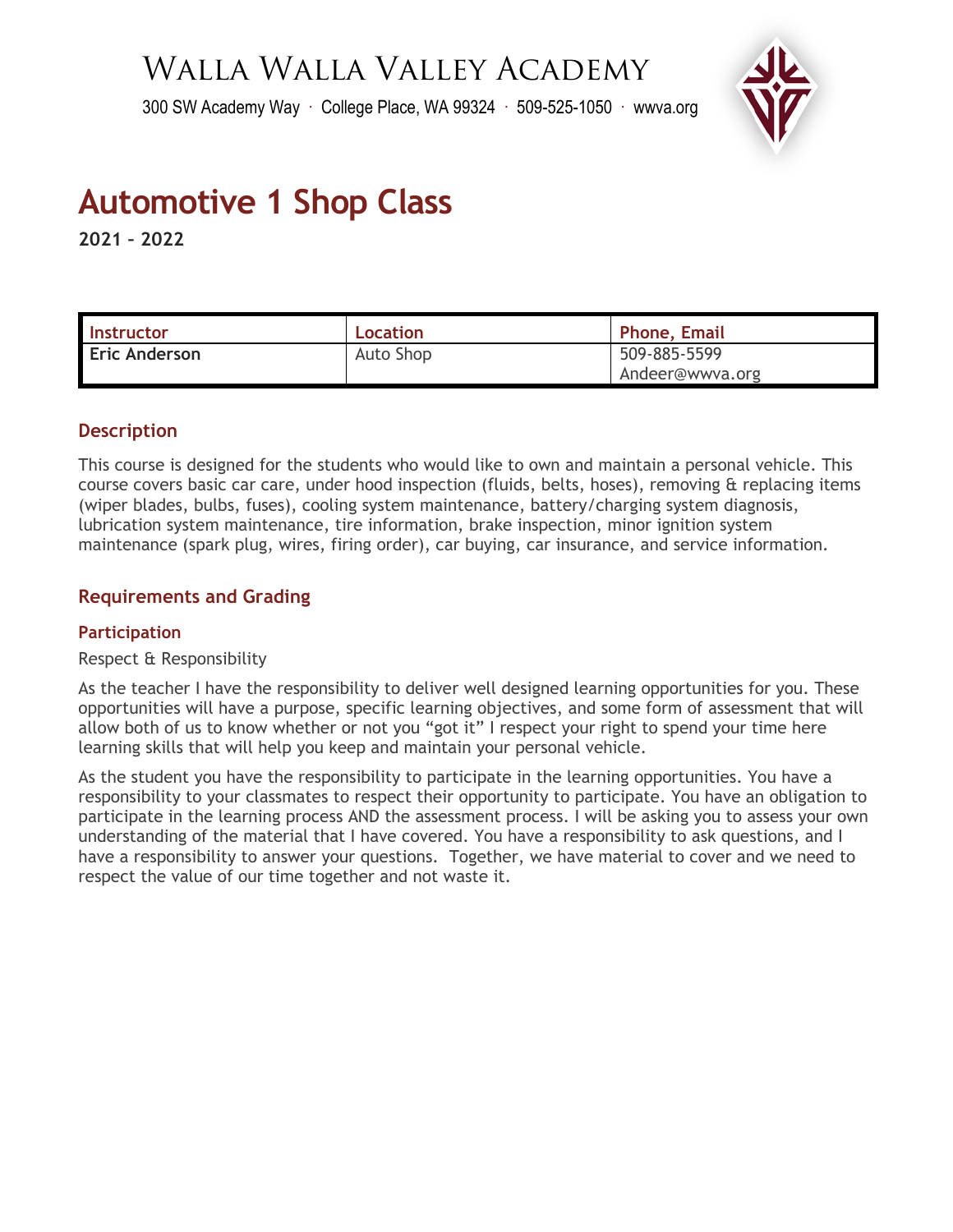## BEHAVIOR MATRIX – TECHNOLOGY AND ENGINEERING

| P<br>PERSONAL.<br><b>RESPONSIBILITY</b> | 1. On time<br>2. Completes work on time<br>3. Active learner<br>4. Off and away<br>5. Team player<br>6. Cleans up after self and lab<br>7. Brings pencil and paper<br>8. Attends all classes<br>9. Be safe towards self and others                             |
|-----------------------------------------|----------------------------------------------------------------------------------------------------------------------------------------------------------------------------------------------------------------------------------------------------------------|
| R<br><b>RESPECT</b>                     | 1. Active listener<br>2. Focused<br>3. Eliminating derogatory language<br>4. Respect for facility: clean it, respect for machines capabilities<br>5. Help everyone to be safe<br>6. Quiet when teacher is talking<br>7. Allow the teacher to pace the learning |
| <b>INTEGRITY</b>                        | 1. Do your own work<br>2. Be patient - wait your turn<br>3. Share equipment<br>4. Clean up                                                                                                                                                                     |
| <b>DETERMINATION</b>                    | 1. Earn the grade you want (your best possible)<br>2. Set goals, be a learner<br>3. Ask for help<br>4. Learn from mistakes and from other's mistakes                                                                                                           |
| R.<br><b>EXCELLENCE</b>                 | 1. Challenge yourself to be better<br>2. Aim high<br>3. Strive for quality work<br>4. Do more than what is asked                                                                                                                                               |

## **Grading System**

Grading Percentages:

40% Lab Grade -- Based on performance in the shop, employability skills and daily participation in the classroom and shop.

30% Class work –Visual assessments of participation in the class and shop and completion of unit lab packets.

20% Tests and Quizzes – safety quiz, parental signature sheet return and unit tests 10% Final Exam

Grading scale percentages: 100-90 A 89-80 B 79-70 C 69-60 D < 59 F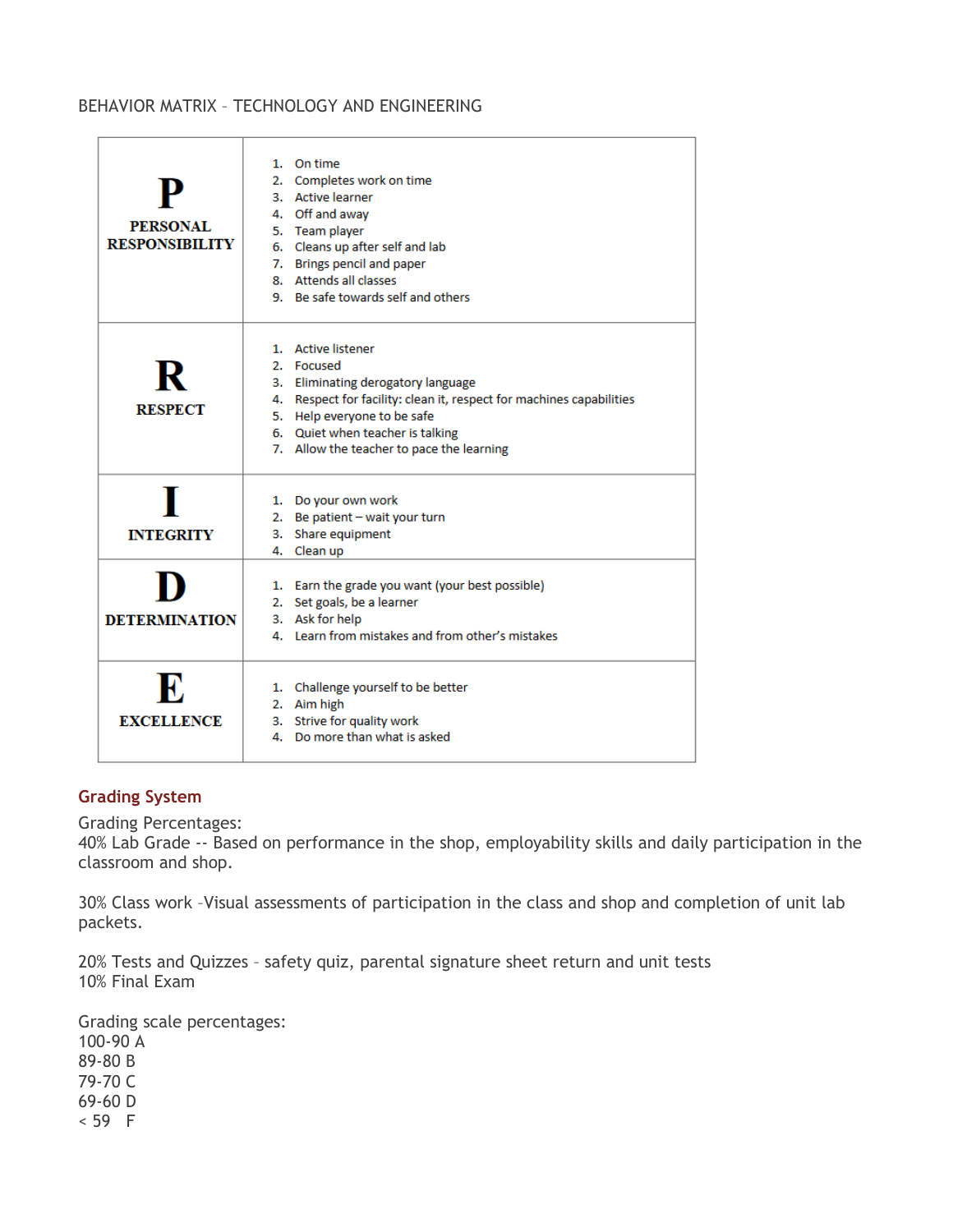CAREER READINESS Employability Skills & Professional Characteristics That Are Expected:

- •Works Productively
- •Listens & Learns Effectively
- •Can Work as a Team Member
- •Communicates Clearly
- •Works Cooperatively
- •Thinks Critically & Creatively
- •Acts Responsibly
- •Shows up ON TIME DAILY
- •Works Safely at all times
- •Displays Craftsmanship
- •Arrives Prepared
- •Plans Ahead
- •Can Work Alone
- •Respects Others & the Instructor
- •Uses Appropriate Language
- •Willingness to Accept Direction
- •NO cell phone during work time
- •Remains Alert & Involved

Employability Skills Conduct Grade

You will be graded on Employability Conduct in this class. These skills will ultimately have a great effect on your employment success. Employability Conduct counts for 40% of your final grade. You have the potential to earn 20 points per day.

Inappropriate Behavior-20 pts.

Unexcused Absences-5 to10 pts.

Not wearing Safety Glasses when reminded-5 to10 pts. Play fighting or physically inappropriate behavior-10 to15 pts. Leaving Class/Lab without permission-5 to15 pts. Sitting around doing nothing in the Lab-5 to 15 pts. Personal electronic devices seen/used in class-10 pts. Disrupting the learning process-5 to 15 pts. Treating others in a disrespectful manner-5 to 15 pts. Unacceptable behavior in class or the shop-5 to 15 pts. Treating tools or facility in a disrespectful/inappropriate manner-10 pts. Not participating in clean-up duties. 5-15 pts.

## **Course Schedule**

Course Outline (including Unit(s) of Time and Essential Questions):

## **Unit 1 Safety, Tools, and Basic Skills Review**

●What basic safety information does a student need to know when participating in class and working in and around a car?

●What basic tools should a student be able to recognize and use after completing this class?

**Unit 2 Basic Internal Combustion Engine Operation**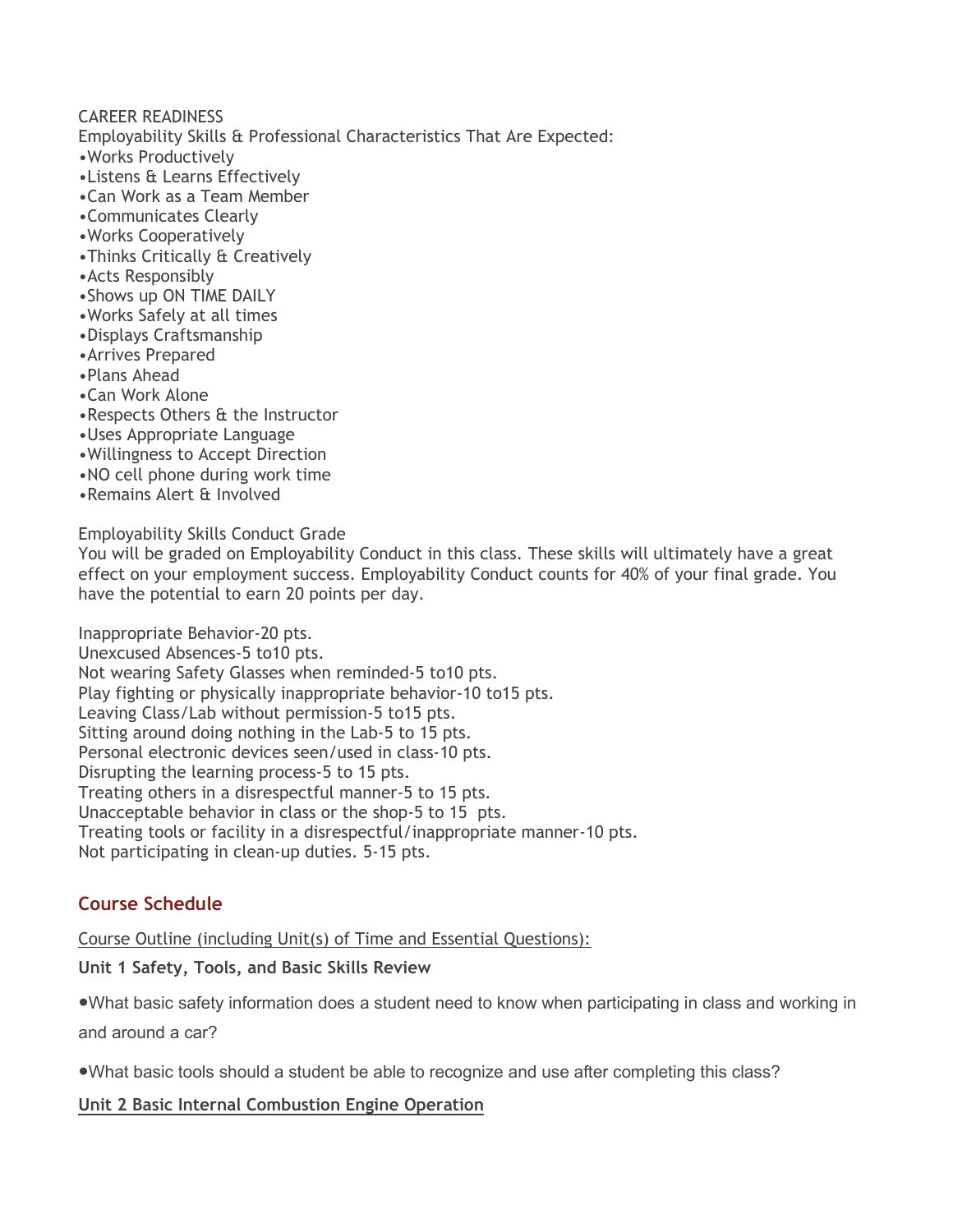•What does a student need to know about an internal combustion engine?•What does a student need to know to start an air cooled gas engine

•What does a student need to know to identify the 4 strokes of an engine?•What does a student need to know to check proper valve and spark timing?

•What does a student need to know to change oil and spark plug and start an air cooled engine?•What does a student need to know to perform cylinder compression test?

### **Unit 3 Engine Mechanical, Cooling and Lubrication**

●What does a student need to know to find service information ?

●What does a student need to know to change the oil and filter, the drive/serpentine belt and the radiator

hose and thermostat and perform a vehicle safety inspection?

•What does a student need to know to make common fastener and thread repairs?•What does a student need to know to identify hybrid vehicle internal combustion engine service precautions?

#### **Unit 4 Understanding Automotive Electrical Systems**

●What does a student need to know about the electrical lighting in the car?

●What does a student need to know about the proper way to use jumper cables to start a car?

●What does a student need to know to maintain the car battery?

●What does a student need to know to read wiring diagrams, wire a car radio and speakers, and test the wiring

## **Class Policies**

CLASSROOM EXPECTATIONS:

ALL CELL PHONES WILL NEED TO BE PUT AWAY DURING CLASS. NO CELL PHONE USE DURING CLASS TIME IS PERMITTED.

Grading is based on earning points for written work, lab work, final exam daily participation, and exhibiting good employability skill so Written work must be made up on student's time

Lab work may be made up within one week

Missed tests must be made up within one week

ONLY hand-written notes taken in student's automotive notebook may be used during testing.

Safety Glasses are required in the shop AT ALL TIMES and for all lab activities

Wear or bring clothes that allow you to work in the shop every day. Shoes that cover and protect your feet are required in the shop. Sandals, shower shoes, slippers, crocs and similar footwear are not permitted in the shop. Students who are not dressed properly will not be permitted to work in the shop, and will lose all lab points for the day.

Shop Tools and Equipment care and maintenance are everyone's responsibility. Shop clean-up is also everyone's job. Tool Inventory is everyone's responsibility and will be done during class time 10 to 15 minutes before the bell rings.